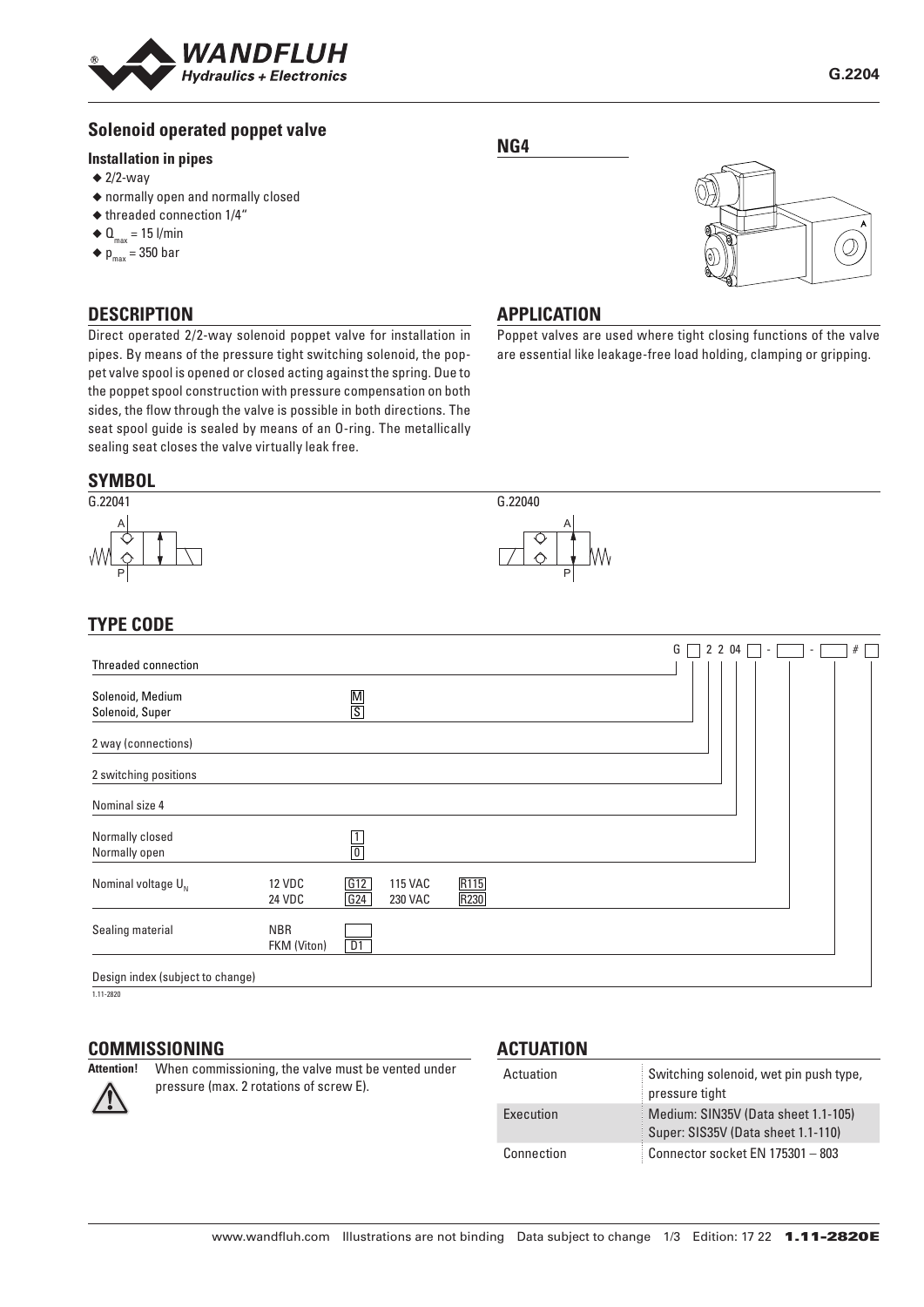

### **GENERAL SPECIFICATIONS**

| Designation         | 2/2-way poppet valve                   |  |  |  |
|---------------------|----------------------------------------|--|--|--|
| Construction        | Direct operated                        |  |  |  |
| Mounting            | Installation in pipes                  |  |  |  |
| Nominal size        | NG4                                    |  |  |  |
| Connection          | Threaded connection G1/4"              |  |  |  |
| Actuation           | Switching solenoid                     |  |  |  |
| Ambient temperature | $-25+70$ °C (NBR)<br>$-20+70$ °C (FKM) |  |  |  |
| Weight              | $\leq$ 1,2 kg                          |  |  |  |
| MTTFd               | 150 years                              |  |  |  |

#### **ELECTRICAL SPECIFICATIONS**

| <b>Protection class</b>     | <b>IP65</b>                                                                                            |
|-----------------------------|--------------------------------------------------------------------------------------------------------|
| Relative duty factor        | 100 % DF                                                                                               |
| Switching frequency         | 15'000 / h                                                                                             |
| Service life time           | 10 <sup>7</sup> (number of switching cycles,<br>theoretically)                                         |
| Voltage tolerance           | $\pm$ 10 % with regard to nominal voltage                                                              |
| Standard nominal<br>voltage | 12 VDC, 24VDC, 115 VAC, 230 VAC<br>$AC = 50$ to 60 Hz, rectifier integrated in<br>the connector socket |



**Note!** Other electrical specifications see data sheet 1.1-105 (Medium) and 1.1-110 (Super)

#### **SEALING MATERIAL**

NBR or FKM (Viton) as standard, choice in the type code

## **HYDRAULIC SPECIFICATIONS**

| Working pressure            | Medium: $p_{max}$ = 160 bar<br>Super: $p_{max}$ = 350 bar                  |  |  |  |  |
|-----------------------------|----------------------------------------------------------------------------|--|--|--|--|
| Maximum volume flow         | $Q_{\text{max}}$ = 15 l/min, see characteristic                            |  |  |  |  |
| Volume flow direction       | Any (see characteristic)                                                   |  |  |  |  |
| Leakage oil                 | Seat tight, max. 0,05 ml / min (approx. 1<br>$drop / min)$ at 30 $cSt$     |  |  |  |  |
| Fluid                       | Mineral oil, other fluid on request                                        |  |  |  |  |
| <b>Viscosity range</b>      | 12 mm <sup>2</sup> /s320 mm <sup>2</sup> /s                                |  |  |  |  |
| Temperature range<br>fluid  | $-20+70$ °C                                                                |  |  |  |  |
| Contamination<br>efficiency | Class 20 / 18 / 14                                                         |  |  |  |  |
| Filtration                  | Required filtration grade $\beta$ 1016 $\geq$ 75,<br>see data sheet 1.0-50 |  |  |  |  |

#### **STANDARDS**

| Solenoids                           | DIN VDE 0580          |
|-------------------------------------|-----------------------|
| Connection execution D              | $\pm$ EN 175301 - 803 |
| <b>Protection class</b>             | EN 60 529             |
| Contamination efficiency   ISO 4406 |                       |

#### **SURFACE TREATMENT**

◆ The valve body, the solenoid, the cover and the socket head srews are zinc coated

#### **PERFORMANCE SPECIFICATIONS**

Oil viscosity  $v = 30$  mm<sup>2</sup>/s



|             | <b>Flow direction</b> |                   |  |
|-------------|-----------------------|-------------------|--|
| <b>Type</b> | $P \rightarrow A$     | $A \rightarrow P$ |  |
| GM2204.     |                       |                   |  |
| GS2204.     |                       |                   |  |